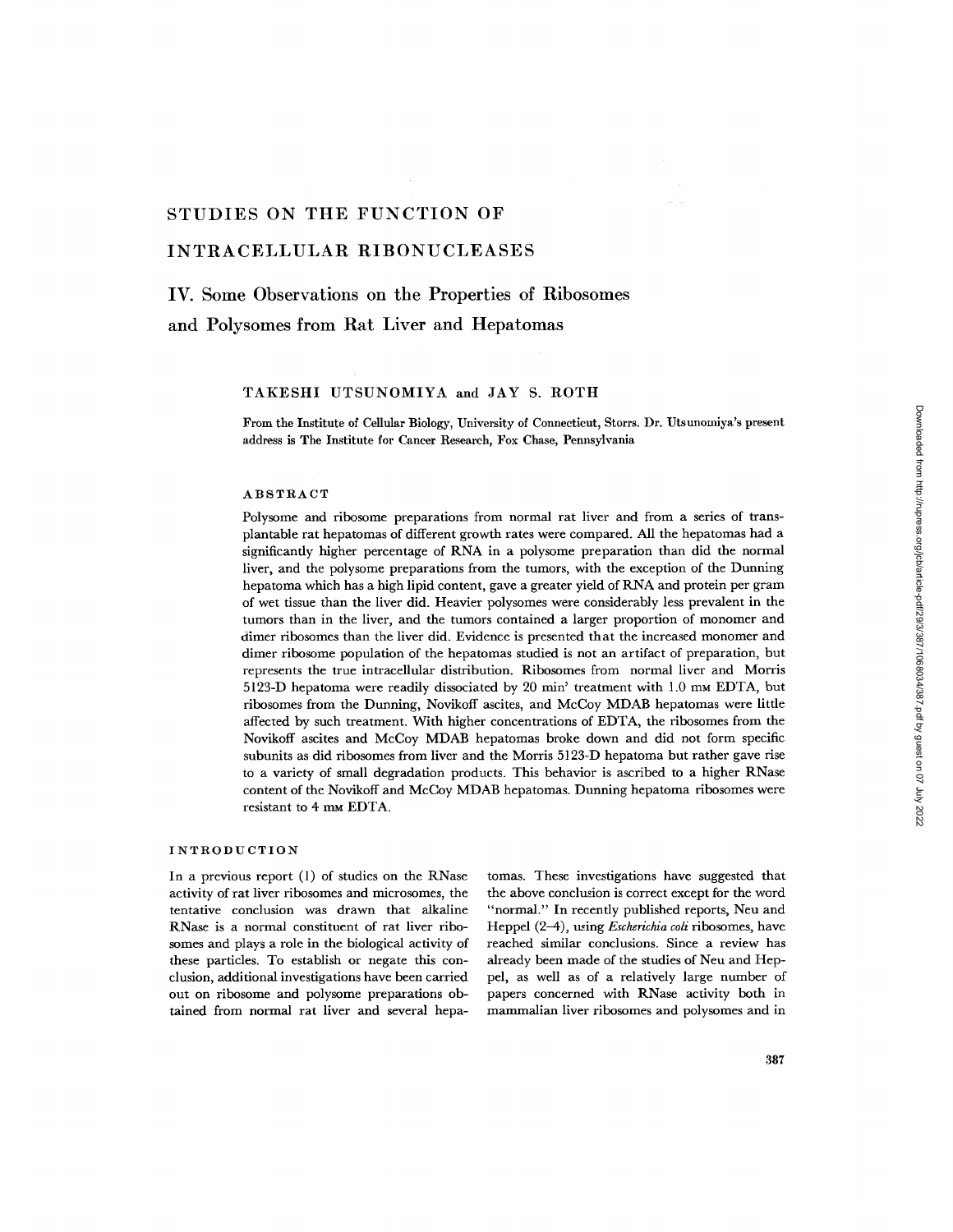ribosomes and polysomes prepared from a variety of different forms (5), these publications will be considered only briefly.

This paper describes some of the properties of ribosome and polysome preparations isolated from normal rat liver and from several hepatomas. The accompanying paper considers the RNase activity of particulate fractions in these preparations and the factors affecting this activity and attempts to present a unified concept of the relationship of the RNase activity to the biological activity of ribosomes and polysomes.

#### MATERIALS AND METHODS

#### *Preparation of Ribosomes and Polysomes*

The normal livers of young adult male albino rats of the Holtzman strain weighing about 300 g were used. In each experiment, several rats bearing one kind of' hcpatoma were used. The methods of transplanting tumors and some properties of the tumors have been described (6). The hepatomas or livers were removed, pooled in a beaker containing ice cold Tris-potassium-Mg<sup>++</sup> buffer (TKM) containing  $0.25$ M sucrose, rinsed in this medium, blotted dry, and weighed. About 2.5 ml of TKM-sucrose buffer per 1 g of the original wet weight of tissue were used for homogenization which was done in a Ten Broeck all glass homogenizer in the cold. Only 3 or 4 strokes of the plunger were used, since severe damage to the tissues causes poor yield of polysomes. Cell debris, nuclei, and mitochondria were removed by centrifuging for 15 min at 15,000  $g$ . All operations were conducted between  $0^{\circ}$  and  $4^{\circ}$ C. For each fractionation, 1 volume of a  $10\%$  solution of sodium deoxycholate (DOC) dissolved in cold water was added to 9 volumes of the supernatant fraction from the above centrifugation, which gave a final detergent concentration of  $1\%$ . The procedures used with this DOCtreated postmitochondrial preparation were:

#### RIBOSOME PREPARATION

The solution was centrifuged at  $105,000$  g for 2 hr. The sediment was suspended in TKM buffer of one-half the original volume and centrifuged again at 105,000  $g$  for 90 min. The resulting pellet was suspended in appropriate buffer or glass-distilled water. The suspension was accomplished in a loosely fitting, 1 ml capacity Ten Broeck homogenizer. The suspension obtained was centrifuged at 1000  $g$  for 10 min so that any large aggregates of particles were removed.

#### POLYSOME PREPARATION

The technique for isolation of polysomes was based on the meihod of Wettstein et al. (7). The DOC-treated postmitochondrial solution was centri $\}$ fuged through a double layer of sucrose solutions  $(4 \text{ ml of } 0.5 \text{ m success layered over } 3 \text{ ml of } 2 \text{ m})$ sucrose, both made up in TKM buffer) at  $105,000 g$ for 4 hr in a No. 40 rotor of a Spinco Model L ultracentrifuge. The pellet was often loosely packed at the bottom of the tube. Most of the supernatant fraction was removed with a syringe, and the pellet, together with 0.5 ml of concentrated sucrose solution, was left at the bottom of the tube. The pellet was suspended in TKM buffer of one-half the volume of the original postmitochondrial solution. This suspension was centrifuged at 105,000  $g$  for 90 min, and the sediment was again suspended in TKM buffer so that 0.5 ml of the suspension contained the particulate material of 1 g of tissue. The final solution was always centrifuged once at 1000 x  $g$  for 10 min so that any large unsuspended aggregates were removed.

Throughout this paper and the following one, the terms ribosome preparation and polyribosome preparation refer specifically to the particulate material obtained by the respective procedures described. It is recognized, and: indeed evident from the data presented, that a polysome preparation may contain some monomeric ribosomes and even smaller particulates and that, conversely, a ribosome preparation may contain some polysomes.

Protein was determined by the method of Lowry et al. (8), using bovine serum albumin (Armour Pharmaceutical Company, Chicago, Illinois) as a standard. RNA was determined by Schneider's method (9).

The technique for forming a linear sucrose density gradient was similar to that suggested by Britten and Roberts (10). The gradient was equilibrated in the cold for 1 to 6 hr. A sample of 0.5 to 1.5 ml was generally used over 25 ml of gradient, and 1 ml fractions were collected. The fractions were diluted to 3.0 ml with water, and the absorbance at 260 m $\mu$ was determined. Correction for ferritin which might be present was not made.

The sedimentation rates of various particles wer. analyzed by Schlierin optics in a Spinco Model E analytical ultracentrifuge. A standard 12 mm centerpiece was used in all centrifugations. The temperature of the rotor, adjusted to  $20^{\circ}$ C before the run, was maintained at all times. The first photograph was taken 13 min after the centrifugation started, and 4 pictures were taken every 4 min thereafter at bar angle 50°C.

TKM-SUCROSE BUFFER: This buffer contained  $0.05$  м Tris,  $0.025$  м KCl,  $0.005$  м MgCl<sub>2</sub>, and  $0.25$  м sucrose. The pH was adjusted to 7.6 with HC1. All tissues were homogenized, in this buffer. Buffer without the sucrose (TKM) and buffer without the sucrose and  $Mg^{++}$  (TK) were also employed for special purposes.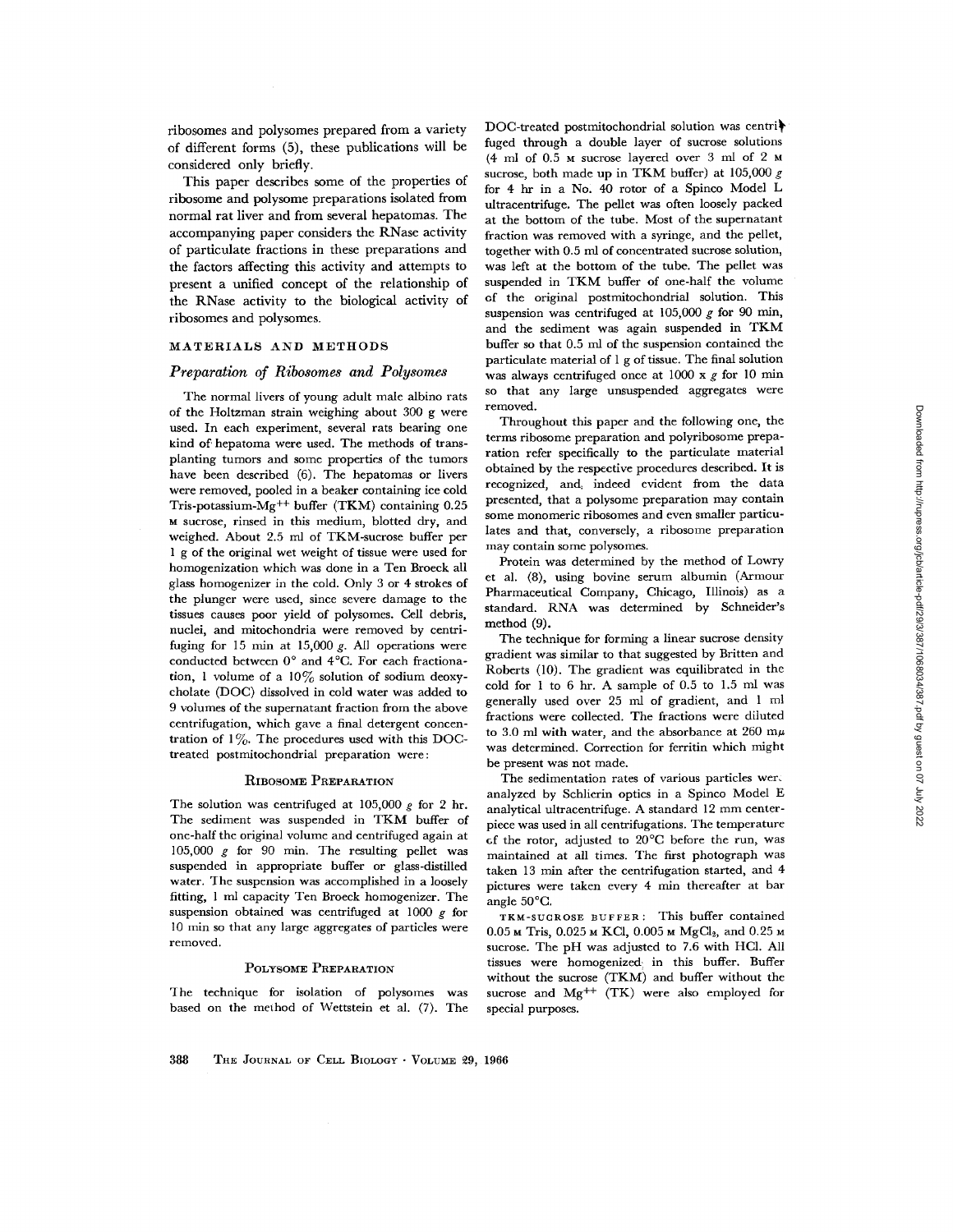| mg protein/<br>gm tissue | mg RNA/gm<br>tissue | mg RNA/mg<br>protein | $\%$ RNA | Absorbancy<br>ratio<br>$\frac{260}{280}$ |
|--------------------------|---------------------|----------------------|----------|------------------------------------------|
| $0.8(7)^*$               | 0.6(7)              | 0.75(7)              | 43(7)    | 1.60(5)                                  |
| 1.0(2)                   | 1.2(3)              | 1.2(3)               | 54.5(3)  | 1.78(3)                                  |
| 1.1(2)                   | $-$                 |                      |          | 1.82(2)                                  |
| 0.7(2)                   | 1.0(2)              | 1.3(2)               | 56.5(2)  | 1.80(2)                                  |
|                          | 1.2(2)              | 1.4(2)               | 58.0(2)  | 1.78(2)                                  |
| 1.1(3)                   | 1.4 $(2)$           | 1.2(3)               | 54.5(3)  | 1.78(3)                                  |
|                          | 0.9(2)              |                      |          |                                          |

TABLE I *Protein and RNA Content of Polysome Preparations from Normal Liver and Several Hepatomas*

\* The figures in parentheses represent the number of separate experiments. Tabulated values are averages.



SODIUM DEOXYCHOLATE:  $A$  10% solution by weight was prepared in cold, glass-distilled water about 30 min before use.

### RESULTS AND DISCUSSION

## *Protein and RNA Content of Polysome Preparations*

Average values for a number of samples are shown in Table I. It is interesting to note that the FIGURE 1 The distribution of particulate material in a polysome preparation from normal rat liver and some hepatomas in a linear sucrose density gradient (5 to  $20\%$ ) in TKM-buffer pH 7.6. Centrifuged at 25,000 RPM for 3 hr in a Spinco SW-25 rotor. Ribosomes of known sedimentation coefficient were used as markers, under identical conditions of centrifugation, to identify the absorption peak of monomeric ribosomes of the polysome preparations.

polysome content of rat liver was less than that o any tumor, with the exception of the Dunning hepatoma. The large amounts of lipid materials associated with this tumor may account for the relatively low amounts of RNA or protein per gram of wet weight. All the tumors, however, had a significantly higher ratio of RNA to protein than did normal liver, which is reflected in the optical density ratios. The nature of this extra RNA is not clear.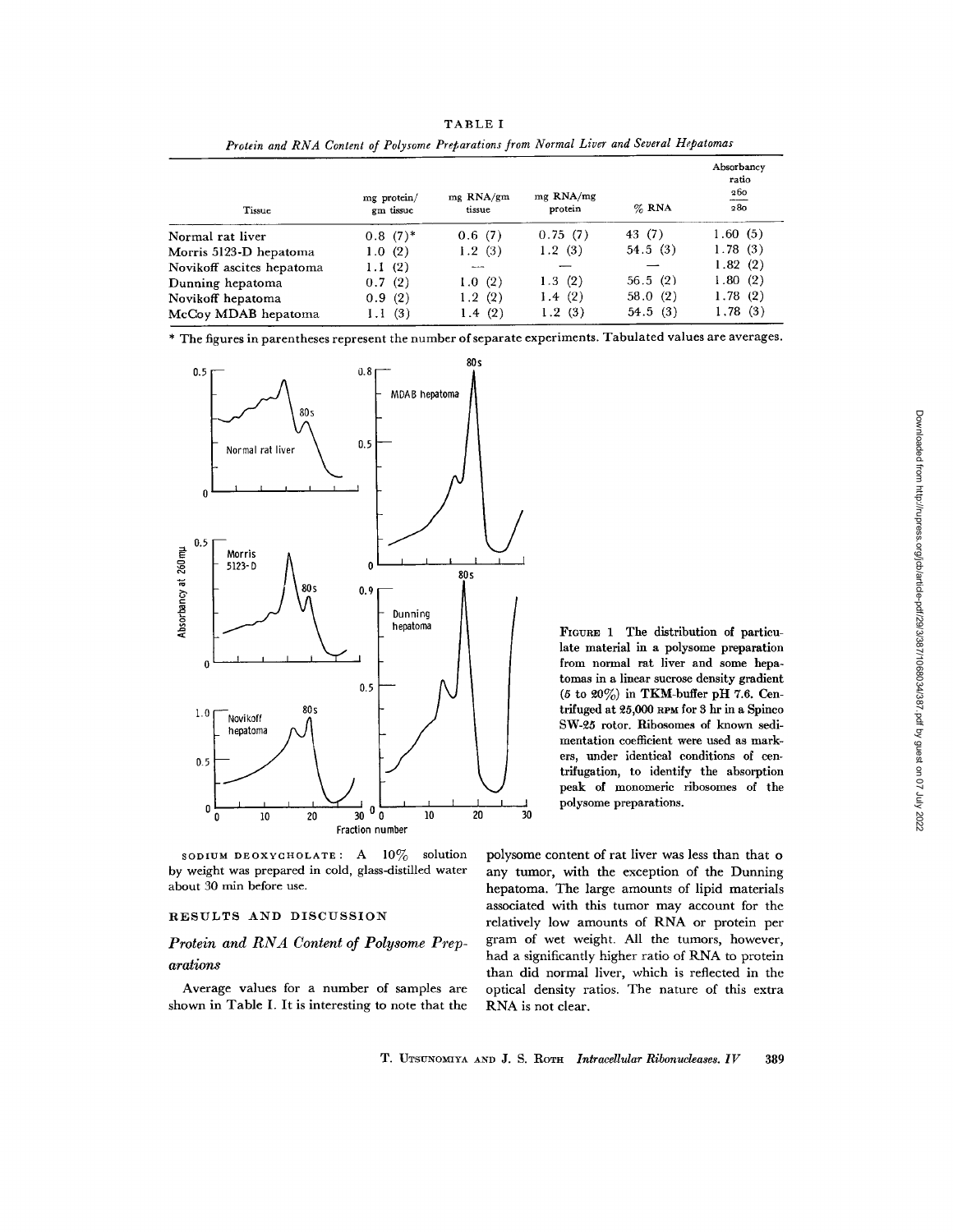# *The Distribution of Particulate Material of a Polysome Preparation in a Sucrose Density Gradient*

Typical patterns for normal rat liver and some hepatomas are shown in Fig. 1. In accordance with findings of Webb, Blobel, and Potter (11), polysome preparations from both rapidly and slowly growing tumors exhibited distribution patterns that were distinctly different from those of polysome preparations from normal rat liver, and the heavier polysomes were relatively less prevalent in tumors. A large amount of dimers and trimers were observed in Novikoff ascites, McCoy MDAB, Novikoff, Dunning, and Morris 5123-D hepatomas. The distributions of polysomes from normal rat liver and from Morris 5123-D hepatoma in the density gradient were similar, in that the amount of monomer ribosomes was less than the amount of dimer ribosomes in both tissues. It is possible that some dimerization of 80S ribosomes takes place under the conditions used. On the other hand, relatively large amounts of monomer ribosomes, in comparison with the dimer ribosomes, were observed in polysome preparations from McCoy MDAB, Dunning and Novikoff hepatomas. Morris 5123-D hepatoma resembled the other tumors as it had a smaller proportion of heavier polysomes than did normal rat liver. This common feature of tumors could be due to an increased output of ribosomes, a decreased output of messenger RNA, or a marked decrease in the stability of a fraction of the RNA as suggested by Webb and his co-workers (11). The relationship of these patterns to RNase activity is discussed in the following paper, but it should be noted that the scarcity of heavy polysomes in the tumors examined might be due either to high RNase activity in the microsome and ribosome fraction or to a relatively small amount of RNase inhibitor or both (12). The profile of polysome distribution for liver was not altered by a change of pH of the suspension medium from 7.6 to 8.5; the latter is the optimum pH of ribosomal RNase.

It appears likely that the tumor polysome distribution patterns obtained are the ones that exist in the cell and are not an artifact of the preparative procedure which exposes the polysomes to RNase activity. Evidence for this conclusion was obtained by homogenizing a portion of McCoy MDAB hepatoma in the supernatant fraction prepared from normal rat liver and by homogenizing another portion in the supernatant fraction prepared from Dunning hepatoma. The latter two supernatant fractions contain high amounts of RNase inhibitor activity (12), which should help to prevent any breakdown of McCoy MDAB hepatoma polysomes; the McCoy MDAB hepatoma contains a low amount of RNase inhibitor. The polysome patterns for the control and the two experimental samples were identical, a fact which leads to the conclusion stated above.<sup>1</sup>

#### *Effect of EDTA on Ribosomes*

It has been clearly established that Mg+<sup>+</sup> ions play an important role in stabilizing intact ribosomal particles from all sources (for a complete review, see reference 13). Removal of  $Mg^{++}$  ions by treatment with EDTA (or many other means) results in dissociation of these particles into subunits. In the presence of a high concentration of EDTA (5 to 10 mM), ribosomes from normal rat liver and from the hepatomas utilized were dissociated into 4 S units, and, to a considerable extent, formed aggregates which gave a visible precipitate. Since dissociation into distinct subunits was desired for studies of the location of RNase, attempts were made to determine the optimum concentrations of EDTA which would give a controlled dissociation.

Ribosome preparations isolated from rat liver and hepatomas by the procedure described in Materials and Methods were suspended in cold glass-distilled water. After addition of appropriate amounts of buffer containing EDTA (details are given in the figure legends), the samples were centrifuged in the Spinco Model E analytical ultracentrifuge. The effect of different concentrations of EDTA on ribosomes from normal rat liver and Morris 5123-D hepatoma is shown in Fig. 2. The components a through *e* are named according to the suggestions of Hamilton and Petermann  $(14)$ . Component b (monomer ribosome) was converted to component  $d$  in the presence of  $2 \text{ mm}$ EDTA in the ribosomal preparations from both normal rat liver and Morris 5123-D hepatoma. It is of interest to note that ribosomes from normal rat liver were much more sensitive to EDTA than those from the Morris 5123-D hepatoma. In

*I Note Added in Proof:* However, in a report to be published soon, Blobel and Potter have observed a striking increase in the proportions of larger polysomes in a rat liver polysome preparation centrifuged through a discontinuous sucrose gradient containing some high speed supernatant fraction.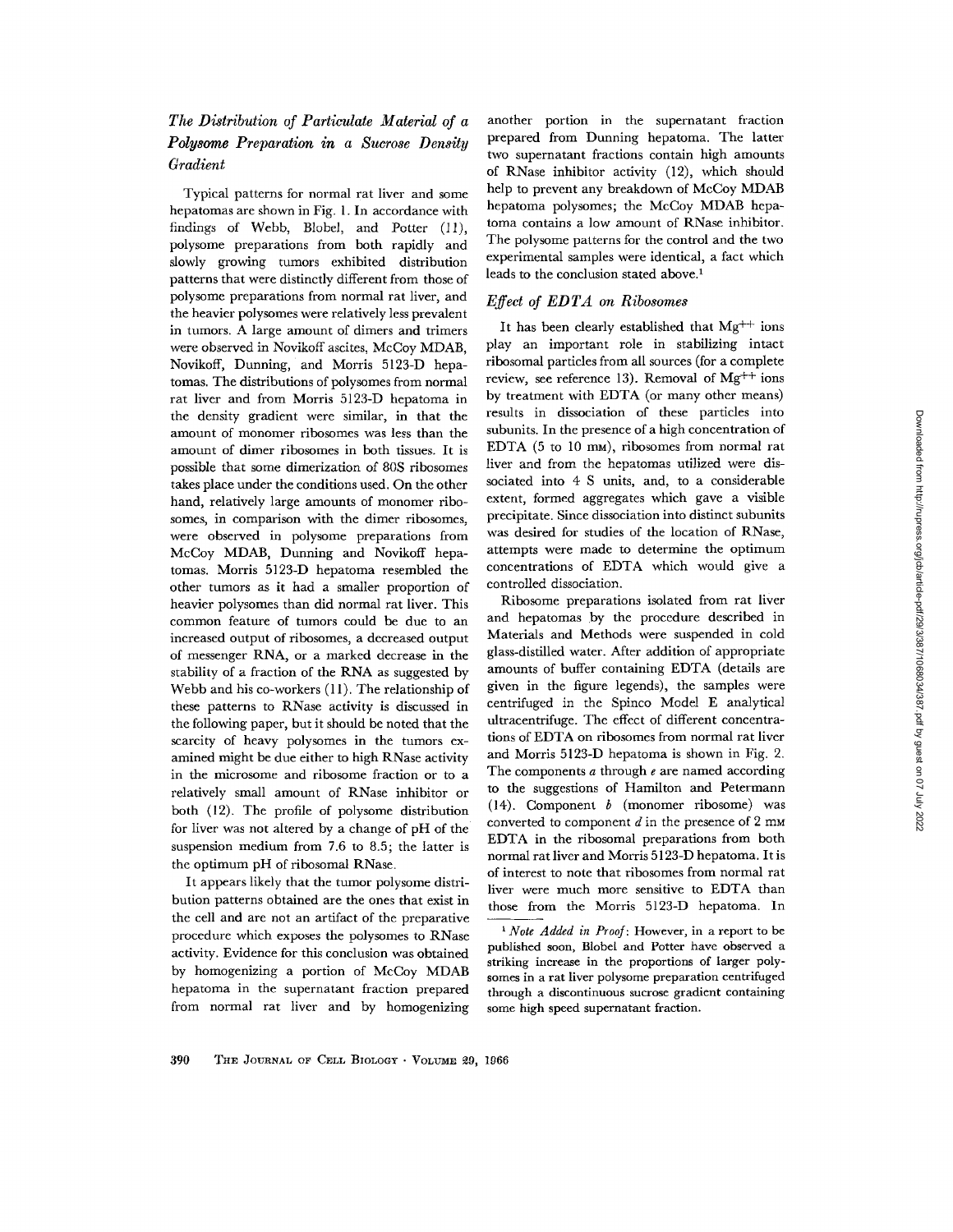

FIGURE 2 The effect of EDTA on a ribosome preparation obtained from normal rat liver and Morris 5123-D hepatoma. An aliquot of 0.7 ml of sample containing 3 mg (dry weight) of ribosomes per milliliter in Tris buffer pH 7.6, 0.1 M KC1, and EDTA of the final concentration indicated was centrifuged at  $37,000$  RPM at  $20^{\circ}$ C, bar angle 50°. Photographs were taken 7 min after reaching speed, a, 105S; b, 80S; c, 57S;  $d, 46S$ ; and  $e, 27S$  (apparent sedimentation coefficients not corrected for infinite dilution). The particles were treated with EDTA for 20 min before the run.

agreement with the findings of Hamilton and Petermann (14), monomer ribosomes from rat liver were completely dissociated into 46S and smaller units at an EDTA concentration of 4 mm.

The results with Dunning, Novikoff ascites and McCoy MDAB hepatomas are shown in Fig. 3. Unlike the ribosomes from normal rat liver and Morris 5123-D hepatoma, the ribosomes from these hepatomas were insensitive to the EDTA treatment under these conditions, and no appreciable degradation of monomer ribosomes occurred at concentrations of EDTA from 0 to 1 mM. At a concentration of  $4 \text{ mm}$ , however, component  $b$  of McCoy MDAB ribosomes was largely dissociated into subunits but not into clearly distinguishable peaks. Many of the subunits were further degraded to material which accumulated at the top of the cell and produced a greater refractive gradient in that region.

The extent of ribosome dissociation in the presence of EDTA could be a function of time. To test this possibility, a sample of ribosomes from Morris 5123-D hepatoma was examined by ultracentrifugation after 20 min' treatment with 2 mM EDTA, and another sample was similarly examined after 18 hr of treatment. Only small differences were noted, which indicated that the effect of 2 mm EDTA on monomer ribosomes from Morris 5123-D hepatoma is immediate and that the particles are converted from 80 to 46S within 20 min after addition of EDTA to the ribosomal preparation. No appreciable further degradation occurred, at least within 18 hr. The ribosomes from normal rat liver, Novikoff, and MDAB hepatomas were also quite stable in the absence of added  $Mg^{++}$  ions in the cold for several days; only 10 to 20% of these ribosomes were dissociated during that time. Similar findings were reported by Tashiro and Siekevitz (15), who carried out a careful study of the effect of EDTA and other factors on guinea pig liver ribosomes.

The results of the above experiments have established that ribosomes isolated from normal rat liver and Morris 5123-D hepatoma may be converted to distinct smaller subunits with use of a 2 mm concentration of EDTA. Further dissociation did not occur, probably because of the very low ribosomal RNase activity in the samples. On the other hand, ribosomes from McCoy MDAB hepatoma were largely dissociated at the same concentration of EDTA used above to form a variety of small nonspecific components. This suggests that, as soon as the ribosomes were dissociated by the EDTA, the subunits were further degraded by the high RNase activity shown to be present (see following paper). The absence of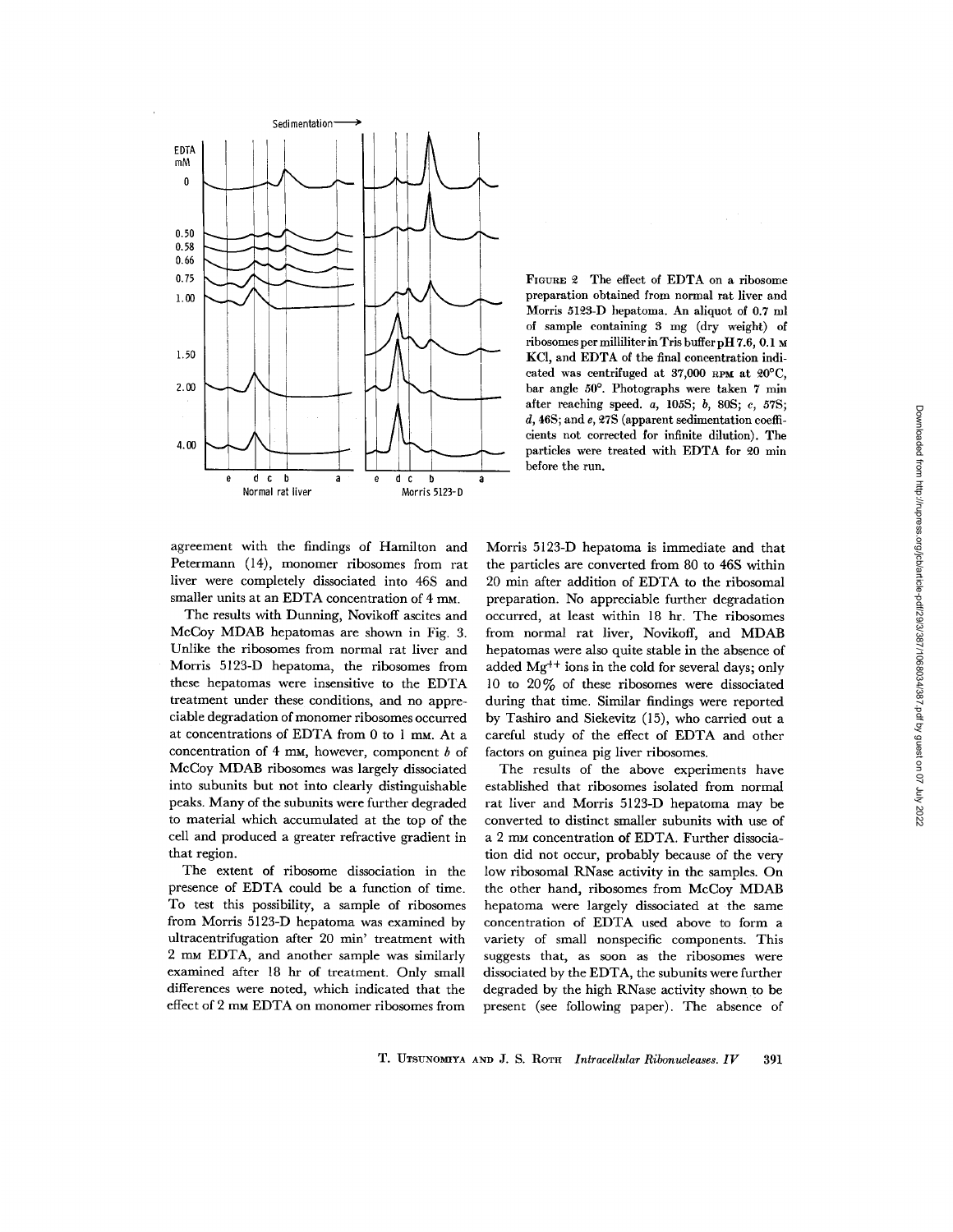

FIGURE 3 The effect of EDTA on a ribosome preparation obtained from Dunning, Novikoff aseites, and McCoy MDAB hepatomas. Conditions are the same as described for Fig. £. Protein contents in the ribosomal preparations were  $1.5$  mg (Dunning),  $2.0$  mg (Novikoff ascites), and 1.5 mg (McCoy MDAB) per ml. For Novikoff ascites, curve 4 from the top is 4.0 mM EDTA, curve  $5$  is  $8.0$  mm EDTA, and curve  $6$ is 16.0 mM EDTA. For MDAB, curve 4 from the top is 1.5 mm EDTA.

distinct ribosomal subunits of Dunning hepatoma after treatment with 4 mm EDTA may be explained similarly, since the RNase activity of ribosomes from the Dunning hepatoma has also been shown to be high. It is not clear, however, why the Dunning hepatoma ribosomes are so resistant to EDTA.

Additional effects of other reagents on intact and dissociated ribosomes from tumors in conjunction with the RNase activity are considered in the accompanying paper.

From the work described in this report, it is clear that with respect to their physical and chemical properties, hepatoma ribosomes may differ considerably from those of the tissue of

## BIBLIOGRAPHY

- !. ROTH, J. S., J. *Biophysic. and Biochem. Cytol.,*  1960, 8, 665.
- 2. NEU, H. C., and HEPPEL, L. A., *Biochera. and Biophysic. Research Commun.,* 1964, 14, 109.
- 3. NEU, H. C., and HEPPEL, L. A., *Proc. Nat. Acad. So.,* 1964, 51, *1267.*
- 4. NEU, H. C., and HEPPEL, L. A., *Biochem. and Biophysic. Research Commun.,* 1964, 17, 215.

origin and among themselves. Apparently, these differences are not a disadvantage to the tumor and may, in fact, be advantageous for rapid protein synthesis which is necessary for rapid proliferation.

This paper was supported by grants from the National Cancer Institute, National Institutes of Health, CA-07824, and the American Cancer Society, P303. For paper III, see reference 1. Dr. Roth was supported by Research Career Award, RC 31-63, from the National Cancer Institute, National Institutes of Health.

This paper was abstracted from Dr. Utsunomiya's thesis presented in partial fulfillment of the requirements for the Ph.D. degree, University of Connecticut, 1965.

*Received for publication 28 October 1965.* 

- 5. ROTH, J. S., in Advances in Cancer Research Methods, (H. Busch, editor), New York, Academic Press Inc., in press.
- 6. BUKOVSKY, J., and ROTH, J. S., *Cancer Research,*  1965, 25, 358.
- 7. WETTSTEIN, F. O., STAEHELIN, T., and NOLL, H., *Nature,* 1963, 197, 430.

392 THE JOURNAL OF CELL BIOLOGY · VOLUME 29, 1966